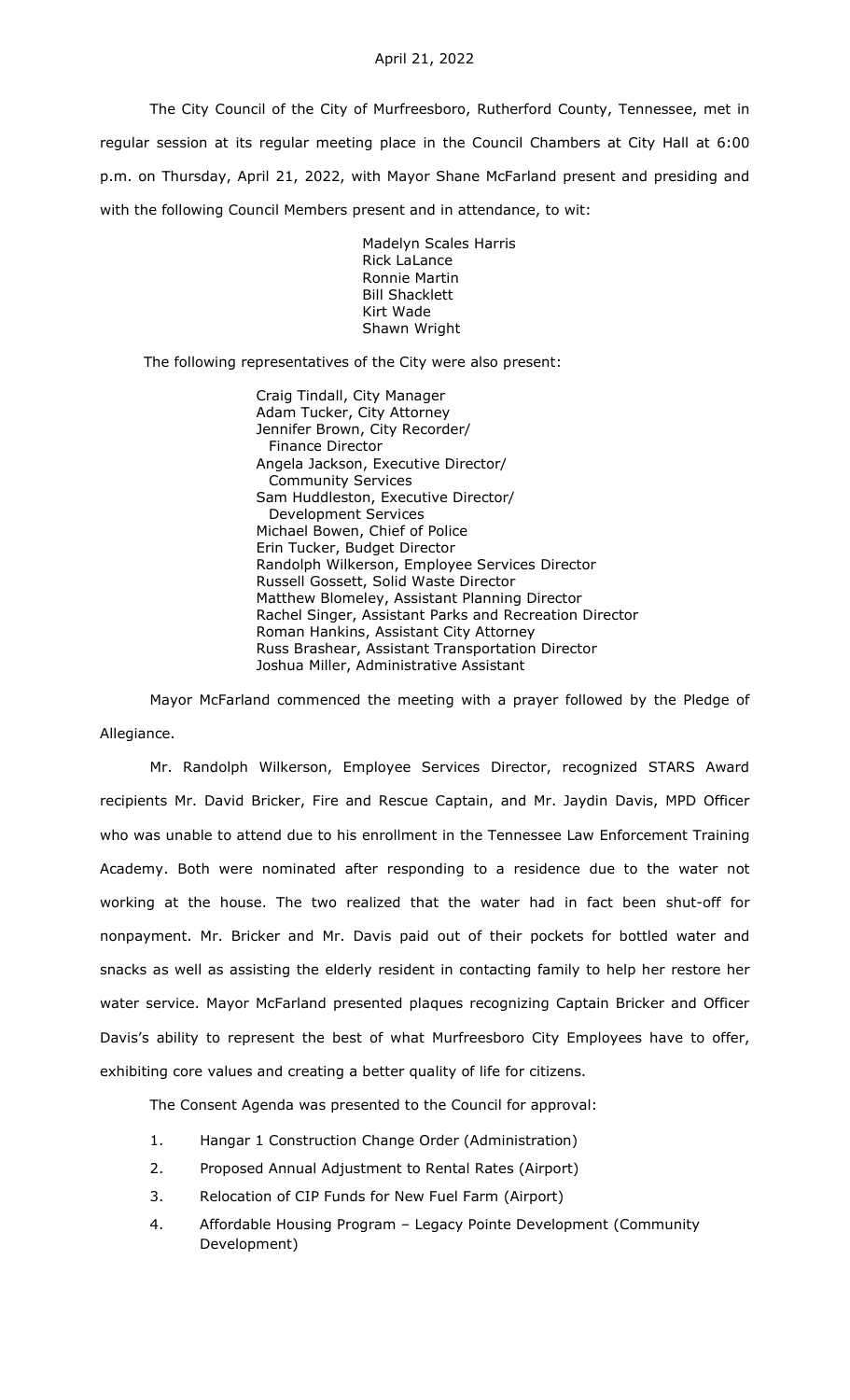- 5. Town Creek Project ARPA Funding Shift and Budget Supplement (Development Services)
- 6. Purchase and Installation of Mack Engine (Fleet)
- 7. Annual Audit Contract (Finance)
- 8. FY22 City Manager Approved Budget Amendments (Finance)
- 9. Retail Liquor Certificate of Compliance Warrior Wine & Spirits Ownership Change (Finance)
- 10. Purchase Extrication Tools for New Ladder Truck (Fire Rescue)
- 11. Mandatory Referral for Abandonment of Drainage and Sanitary Sewer Easements along Manchester Pike (Planning)
- 12. Mandatory Refereral for Dedication of an Easement on Property along Franklin Road (Planning)
- 13. Purchase of RADAR Units (Police)
- 14. Purchase of Police Department Taser Equipment (Police)
- 15. Main Street Banner Request (Street)

(Insert letters from Administration, Airport (2), Community Development, Development Services, Fleet, Finance (3), Fire Rescue, Planning (2), Police (2), & Street Departments here.)

Mr. Shacklett made a motion to approve the Consent Agenda. Mr. Martin seconded the motion and all members of the Council voted "Aye".

The following letter from the Budget Director was presented to the Council:

(Insert letter dated April 21, 2022 here with regards to Fiscal Year 2022 Budget Amendment Ordinance.)

An ordinance, entitled "ORDINANCE 22-O-07 amending the 2021-2022 Budget (5th Amendment)," which passed first reading on April 13, 2022, was read to the Council and offered for passage on second and final reading, upon motion made by Mr. LaLance, seconded by Mr. Shacklett. Upon roll call said ordinance was passed on second and final reading by the following vote:

> Aye: Madelyn Scales Harris Rick LaLance Ronnie Martin Bill Shacklett Kirt Wade Shawn Wright Shane McFarland

Nay: None

## (Insert ORDINANCE 22-O-07 here.)

The following letter from the Assistant Planning Director was presented to the Council:

> (Insert letter dated April 21, 2022 here with regards to Zoning for approximately 258.8 acres along Northwest Broad Street.)

An ordinance, entitled "ORDINANCE 22-OZ-02 amending the Zoning Ordinance and the Zoning Map of the City of Murfreesboro, Tennessee, as heretofore amended and as now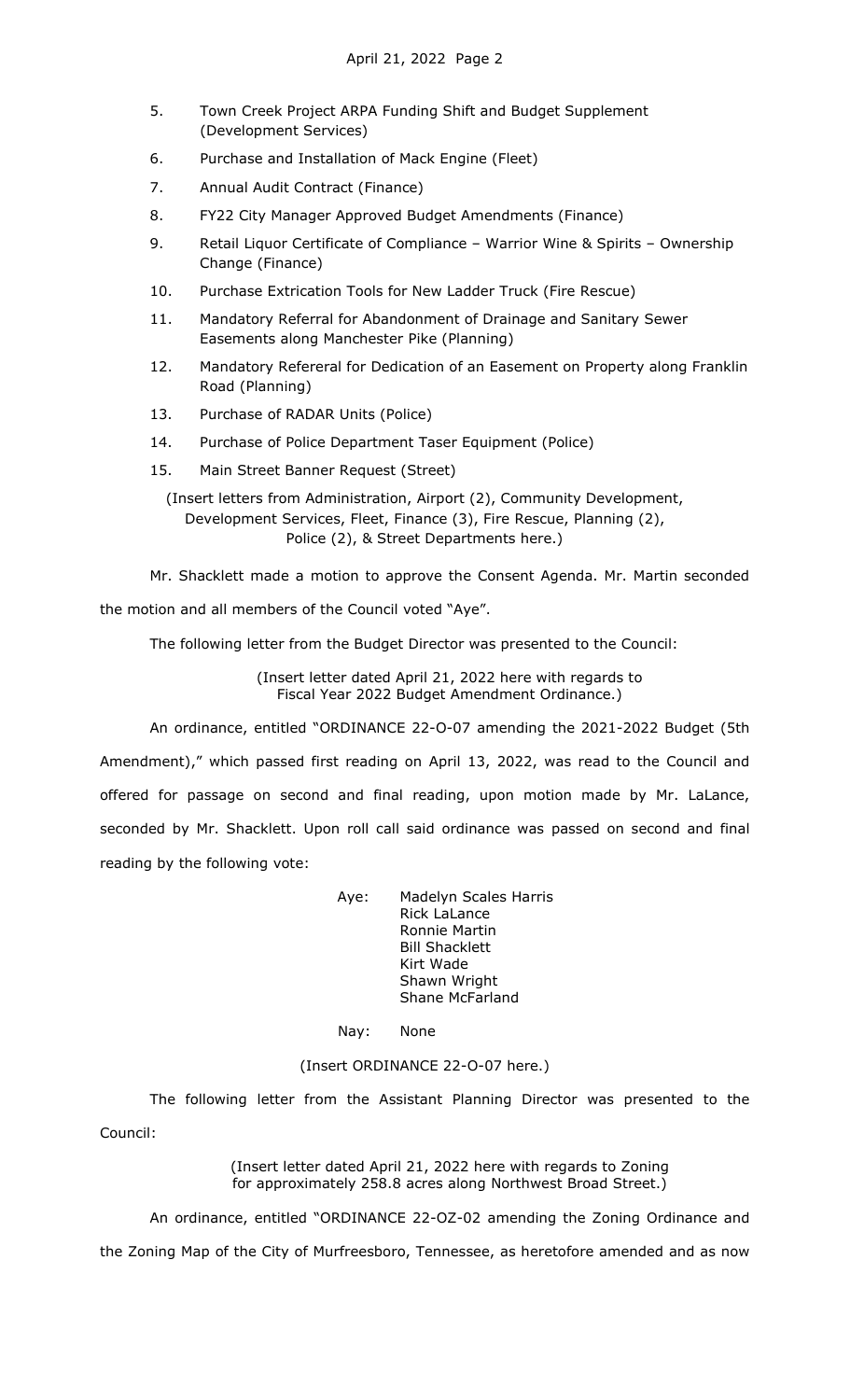in force and effect to zone approximately 258.8 acres located along Northwest Broad Street to Highway Commercial (CH) District and Gateway Design Overlay One (GDO-1) District simultaneous with annexation; SEC, Inc. on behalf of Legacy Sports Tennessee, applicant(s) [2021-433]," which passed first reading on April 7, 2022, was read to the Council and offered for passage on second and final reading, upon motion made by Mr. Wright, seconded by Mr. Wade. Upon roll call said ordinance was passed on second and final reading by the following vote:

| Aye: | Madelyn Scales Harris<br><b>Rick LaLance</b> |
|------|----------------------------------------------|
|      |                                              |
|      | <b>Bill Shacklett</b>                        |
|      | Kirt Wade                                    |
|      | Shawn Wright                                 |
|      | <b>Shane McFarland</b>                       |
|      |                                              |

Nay: None

Abstain: Ronnie Martin

(Insert ORDINANCE 22-OZ-02 here.)

The following letter from the Planning Director was presented to the Council:

(Insert letter dated April 21, 2022 here with regards to correcting the Zoning Boundary for the Oakland Court PRD.)

An ordinance, entitled "ORDINANCE 22-OZ-05 amending Ordinance 19-OZ-33 to correct the zoning boundary for the Oakland Court PRD along North Academy Street, East Lokey Avenue, East Hembree Street, Christy Court, Palm Court, and Jetton Drive, Planning Staff, applicant [2019-423]," which passed first reading on April 7, 2022, was read to the Council and offered for passage on second and final reading, upon motion made by Mr. Wright, seconded by Mr. Wade. Upon roll call said ordinance was passed on second and final reading by the following vote:

> Aye: Madelyn Scales Harris Rick LaLance Ronnie Martin Bill Shacklett Kirt Wade Shawn Wright Shane McFarland

Nay: None

(Insert ORDINANCE 22-OZ-05 here.)

The following letter from the City Recorder/Finance Director was presented to the Council:

> (Insert letter dated April 21, 2022 here with regards to Ordinance 22-O-03: Amending City Code Regarding Retail Liquor Store Regulations.)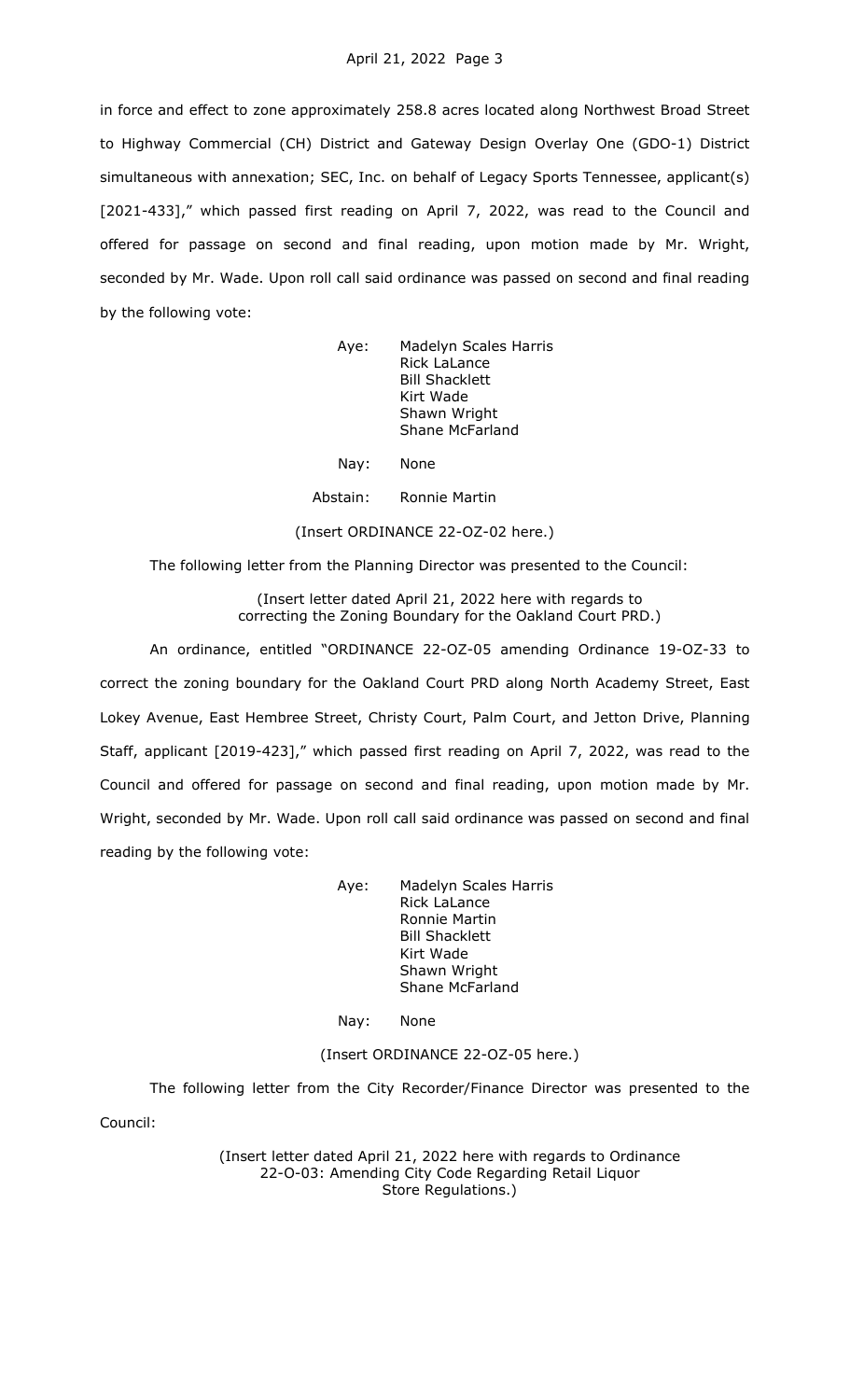Mr. Roman Hankins, Assistant City Attorney, summarized the changes the Ordinance made to the administrative processes of the City Recorders office and answered questions from Council regarding the changes.

An ordinance, entitled "ORDINANCE 22-O-03 amending the Murfreesboro City Code, Chapter 4, Alcoholic Beverages, Sections 4-2 and 4-7, regarding defined terms and retail liquor certificates of compliance; initial application; approval," was read to the Council and offered for passage on first reading upon motion made by Mr. LaLance, seconded by Mr. Wade. Upon roll call said ordinance was passed on first reading by the following vote:

> Aye: Madelyn Scales Harris Rick LaLance Ronnie Martin Bill Shacklett Kirt Wade Shawn Wright Shane McFarland

Nay: None

The following letter from the City Recorder/Finance Director was presented to the Council:

> (Insert letter dated April 21, 2022 here with regards to Ordinance 22-O-04: Amending City Code Regarding Special Event Hours for Beer Sales.)

An ordinance, entitled "ORDINANCE 22-O-04 amending the Murfreesboro City Code, Chapter 4, Alcoholic Beverages, Article II, Section 4-51, regarding classification of beer permits," was read to the Council and offered for passage on first reading upon motion made by Mr. Wade, seconded by Vice-Mayor Scales Harris. Upon roll call said ordinance was passed on first reading by the following vote:

> Aye: Madelyn Scales Harris Rick LaLance Ronnie Martin Bill Shacklett Kirt Wade Shawn Wright Shane McFarland

Nay: None

The following letter from the Budget Director was presented to the Council:

(Insert letter dated April 21, 2022 here with regards to City Schools Resolution for Inflation-Related Bonus.)

The following RESOLUTION 22-R-10 was read to the Council and offered for adoption

upon motion made by Mr. Shacklett, seconded by Mr. Wright. Upon roll call said resolution was adopted by the following vote:

> Aye: Madelyn Scales Harris Rick LaLance Ronnie Martin Bill Shacklett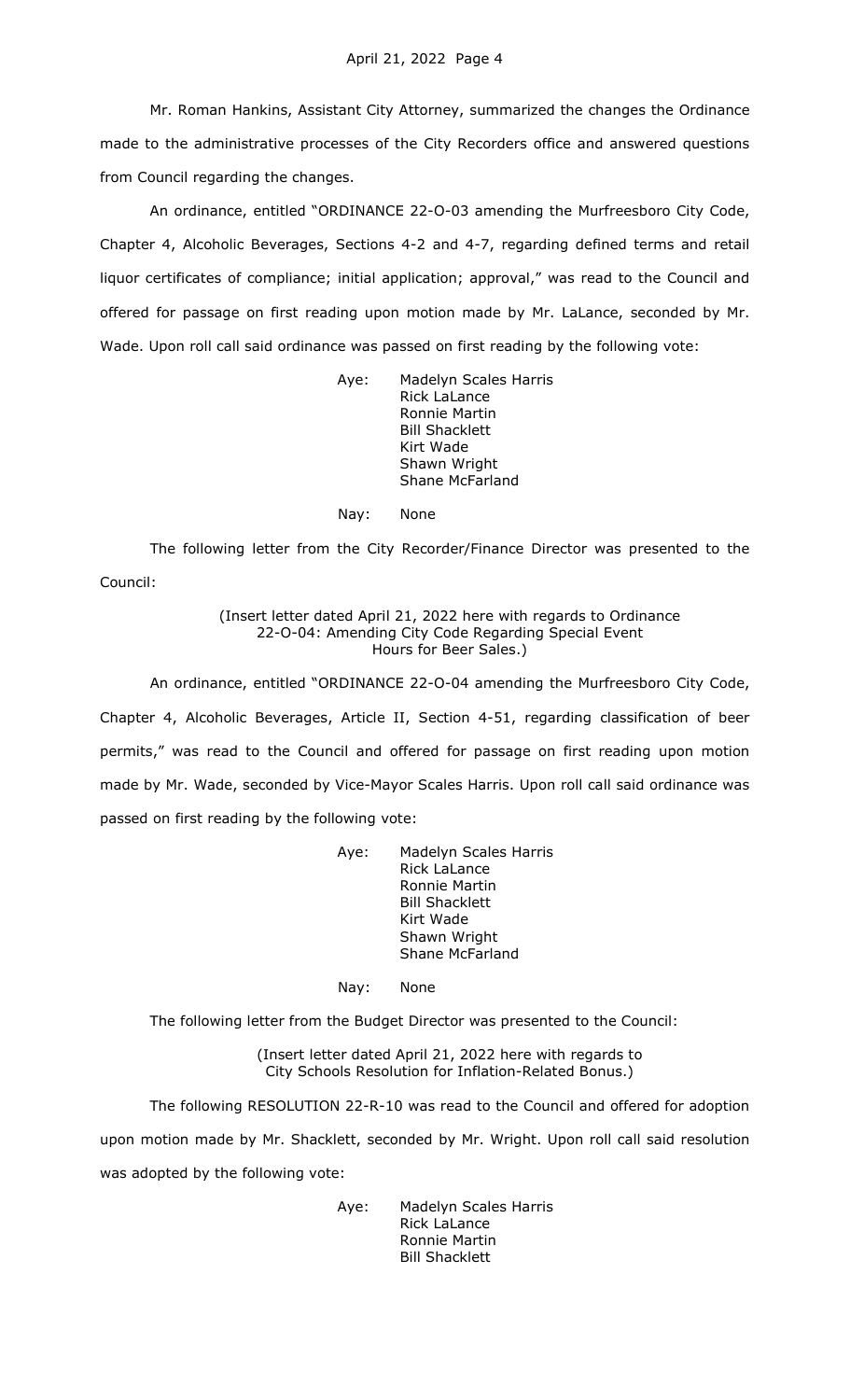Kirt Wade Shawn Wright Shane McFarland

## Nay: None

## (Insert RESOLUTION 22-R-10 here amending the 2021-2022 Murfreesboro City Schools Budget (7th Amendment).)

The following letter from the Planning Director was presented to the Council:

(Insert letter dated April 21, 2022 here with regards to sewer allocation variance – Memorial Boulevard – Whataburger.)

Mr. Matthew Blomeley, Assistant Planning Director, presented the request to approve

Whataburger's request for additional density above the sewer allocation ordinance's zoning

allowance. He stated that the proposed development will use approximately 2.72 sfu's more

than the ordinance allows, but staff views the advantages of job creation and commercial tax rate revenue as a greater benefit.

Mr. LaLance made a motion to approve Whataburger's request for additional density above the sewer allocation ordinance's zoning allowance. Mr. Wright seconded the motion and all members of the Council voted "Aye", except Mr. Martin who voted "Nay".

The following letter from the Assistant Planning Director was presented to the

Council:

(Insert letter dated April 21, 2022 here with regards to scheduling a public hearing for May 5, 2022 for a Zoning Application [2022-409] for approximately 238 acres located along Northwest Broad Street to be removed from GDO-1 zoning overlay district (with approximately 20.8 acres remaining in the GDO-1 overlay).)

The following RESOLUTION 22-R-PH-08 was read to the Council and offered for adoption upon motion made by Mr. Wade, seconded by Mr. Shacklett. Upon roll call said resolution was adopted by the following vote:

> Aye: Madelyn Scales Harris Rick LaLance Bill Shacklett Kirt Wade Shawn Wright Shane McFarland

## Nay: Ronnie Martin

(Insert RESOLUTION 22-R-PH-08 here fixing the time for holding a Public Hearing with respect to the proposed amendment of the Zoning Ordinance and the Zoning Map of the City of Murfreesboro, Tennessee, constituting a part of said Ordinance, as heretofore amended and as now in force and effect, so as to consider a proposed amendment to rezone approximately 238 acres along Northwest Broad Street by removing it from the GDO-1 Zoning Overlay District; City of Murfreesboro, applicant, [2022-409].)

The following letter from the Parks and Recreation Director was presented to the

Council: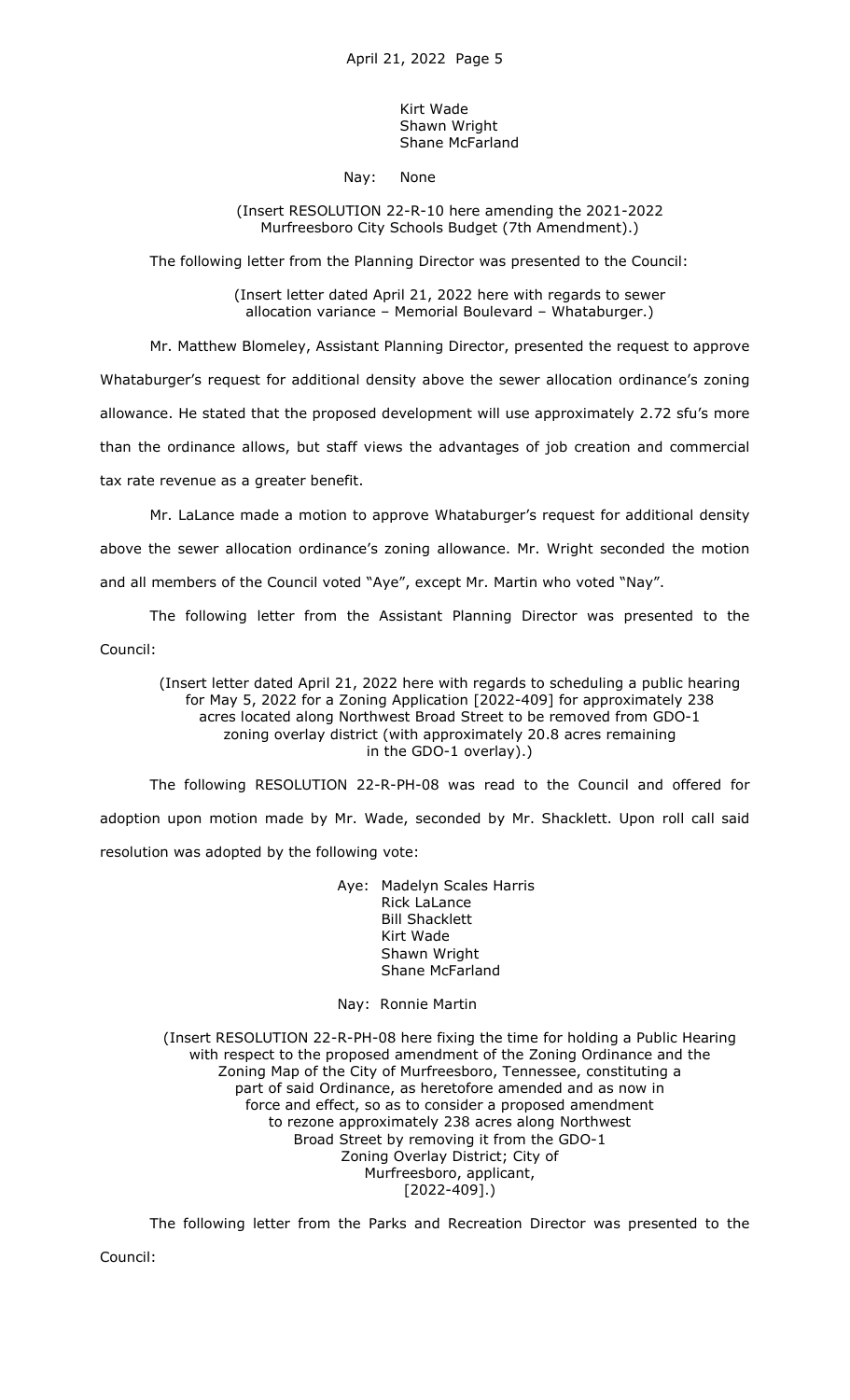(Insert letter dated April 21, 2022 here with regards to Fourth of July Fireworks Show Agreement.)

Ms. Rachel Singer, Assistant Parks and Recreation Director, presented the request to approve the Agreement with Pyro Shows, Inc., in the amount of \$35,000, funded from the Department's Operating Budget, for the City's Fourth of July Fireworks Show.

Mr. Wade made a motion to approve the Agreement with Pyro Shows, Inc., in the amount of \$35,000, funded from the Department's Operating Budget, for the City's Fourth of July Fireworks Show. Vice Mayor Scales Harris seconded the motion and all members of the Council voted "Aye".

The following letter from the Purchasing Director was presented to the Council:

(Insert letter dated April 21, 2022 here with regards to Purchase of Uniforms, Clothing, and Equipment Items.)

Mr. Michael Bowen, Chief of Police, presented the request to approve the Agreement with Galls, LLC for Police and Fire uniforms, in the amount of \$350,000 and \$220,000, respectively, funded by each Department's Operating Budget.

Mr. Wright made a motion to approve the Agreement with Galls, LLC for Police and Fire uniforms, in the amount of \$350,000 and \$220,000, respectively, funded by each Department's Operating Budget. Mr. LaLance seconded the motion and all members of the Council voted "Aye".

The following letter from the Police Chief was presented to the Council:

(Insert letter dated April 21, 2022 here with regards to purchase of new Police Vehicles.)

Mr. Michael Bowen, Police Chief, presented the request to approve the Purchase Contracts with TT of F Murfreesboro and Wilson County Motors, LLC, in the amount of \$1,048,592, funded from the American Rescue Plan Act Funds, for 30 new police vehicles.

Mr. LaLance made a motion to approve the Purchase Contracts with TT of F Murfreesboro and Wilson County Motors, LLC, in the amount of \$1,048,592, funded from the American Rescue Plan Act Funds, for 30 new police vehicles. Mr. Wright seconded the motion and all members of the Council voted "Aye".

The following letter from the Solid Waste Director was presented to the Council:

(Insert letter dated April 21, 2022 here with regards to Rehrig Cart Purchase.)

Mr. Russell Gossett, Solid Waste Director, presented the request to approve the Second Amendment to the Contract with Rehrig Pacific Company in the amount of \$93,900, funded by the Department's Budget, for the purchase of 1,404 residential solid waste carts.

Vice-Mayor Scales Harris made a motion to approve the Second Amendment to the Contract with Rehrig Pacific Company in the amount of \$93,900, funded by the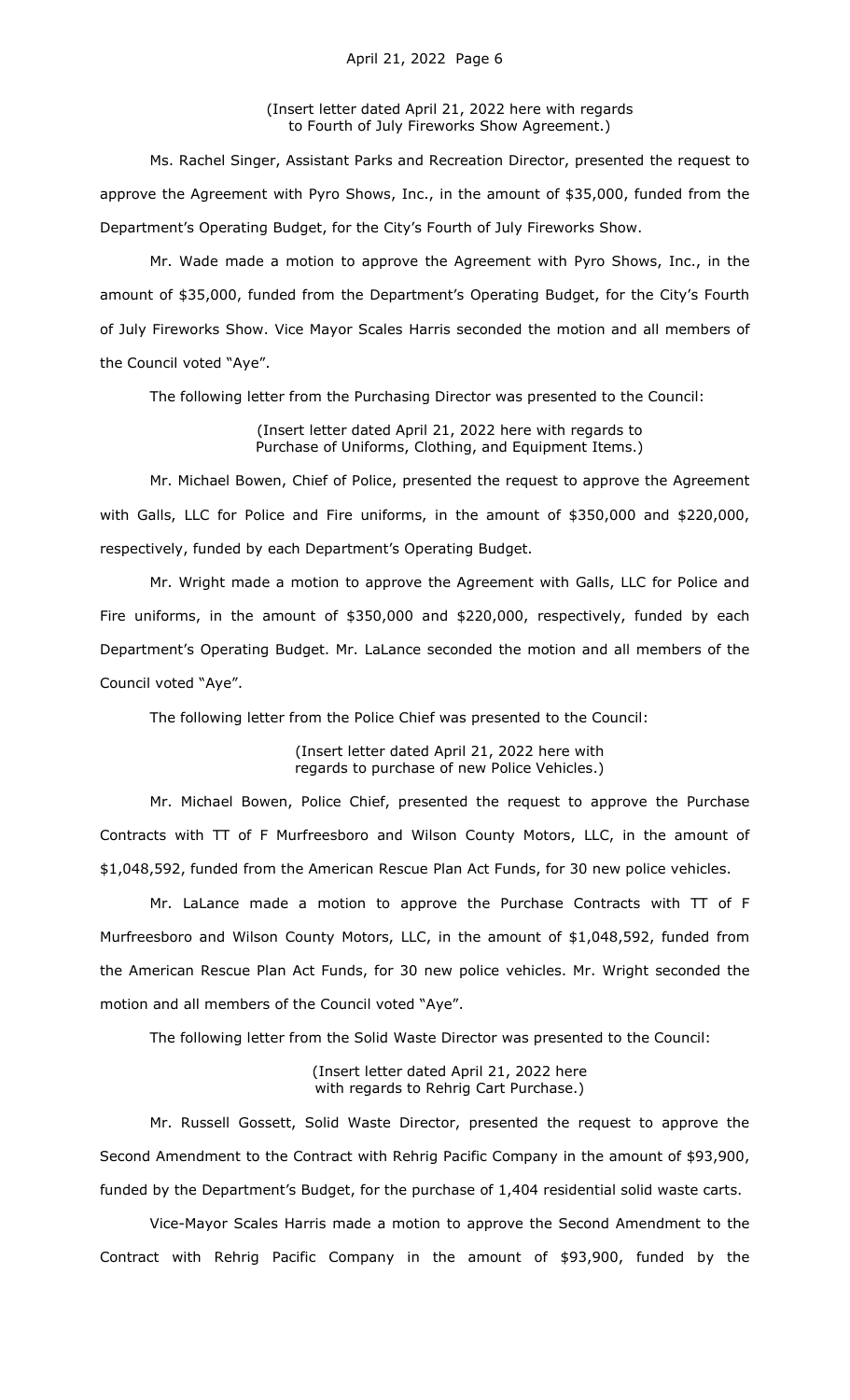Department's Budget, for the purchase of 1,404 residential solid waste carts. Mr. LaLance seconded the motion and all members of the Council voted "Aye".

The following letter from the Assistant Transportation Director was presented to the Council:

> (Insert letter dated April 21, 2022 herewith regards Amendment 1 to Contract with Mid-Cumberland Human Resource Agency.)

Mr. Russ Brashear, Assistant Transportation Director, presented the request to approve Amendment No. 1 to the Contract with Mid-Cumberland Human Resource Agency in the amount of a \$100,000 reduction in cost to the Department's Operating Budget.

Vice-Mayor Scales Harris made a motion to approve Amendment No. 1 to the Contract with Mid-Cumberland Human Resource Agency in the amount of a \$100,000 reduction in cost to the Department's Operating Budget. Mr. Wade seconded the motion and all members of the Council voted "Aye".

The following letter from the City Recorder/Finance Director was presented to the Council:

> (Insert letter dated April 21, 2022 here with regards to a Beer Permit Application for San Marcos Supermercado, 1156 E Main St.)

Mr. LaLance made a motion to approve the Beer Permit for Sam Marcos Supermercado, 1156 East Main Street (Ownership & Name Change), pending Building and Codes approval. Mr. Wright seconded the motion and all members of the Council voted "Aye".

Upon recommendation of Mayor McFarland, Mr. Wade made a motion to reappoint Mr. Roger Heinrich (term expires April 30, 2025) and Mr. Douglas Cook (term expires April 30, 2025) to the Cable Television Commission and to reappoint Mr. Robert Sain (term expires January 31, 2025), Mr. Whit Turnbow (term expires January 31, 2025), and Mr. Larry Wilkerson (term expires January 31, 2025) to the Murfreesboro Gold Commission. Mr. Martin seconded the motion and all members of the Council voted "Aye".

The following statement was presented to the Council with the recommendation of the City Manager and City Recorder/Finance Director that its payment be approved:

From CIP:

E. Evan Cope: Client Trust Account  $\frac{1}{2}$  8 276,871.70

Mr. LaLance made a motion to approve payment of the statement as recommended by the City Manager and City Recorder/Finance Director. Mr. Shacklett seconded the motion and all members of the Council voted "Aye".

Mr. Craig Tindall, City Manager, stated that the Council Retreat Meeting would be a full-day session on April 27, 2022, beginning at 9:00 a.m.